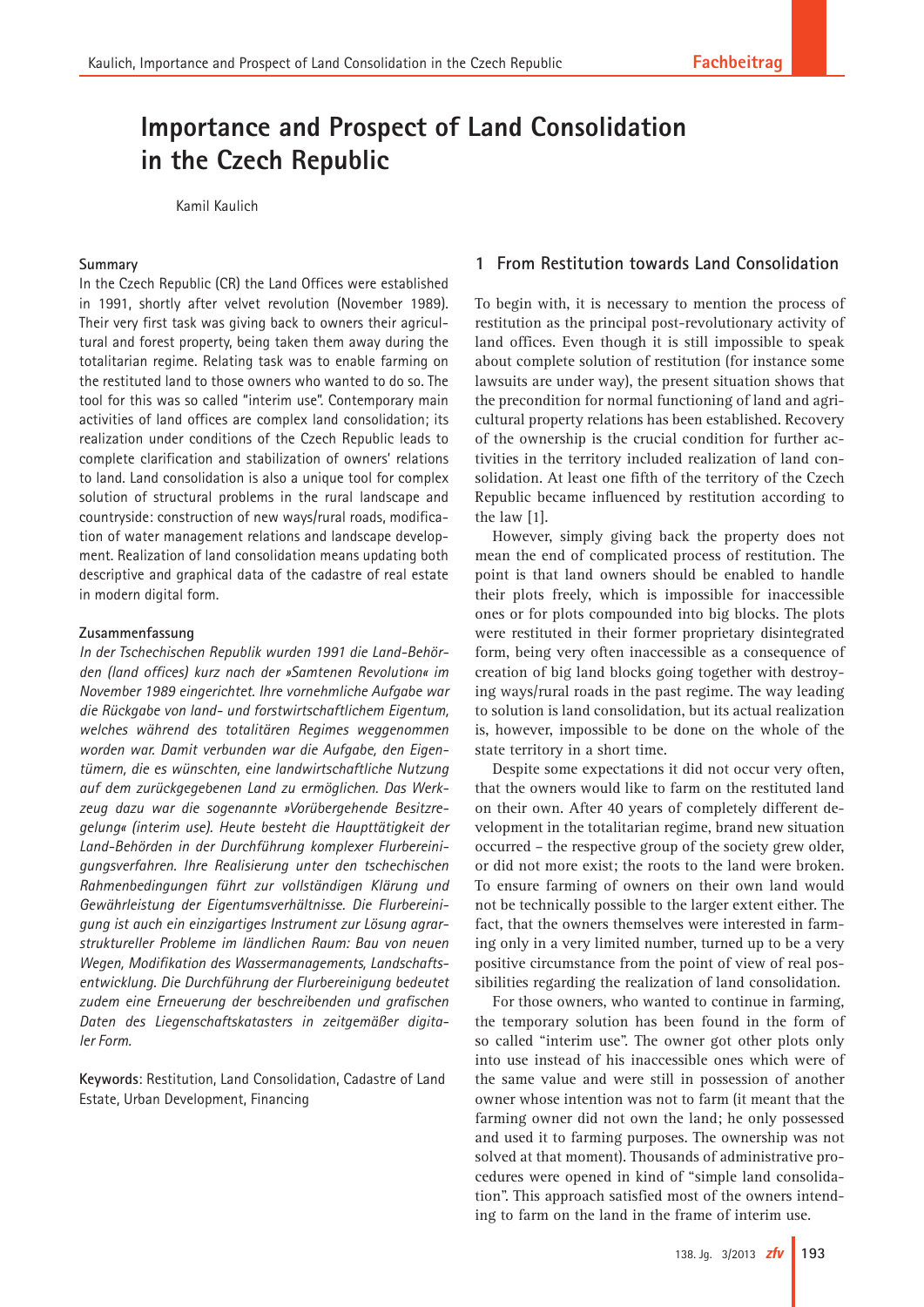Nowadays, the situation is already overcome and the state of use of land is steady. New application of the interim use is not enabled in existing law on land consolidation and land offices [2]. This law assumes that in the past established interim use will be step by step modified by the way of complex land consolidation in the frame of complex solution of new land tenure.

## **2 Historical Background for Realization of Land Consolidation in the Czech Republic**

Land consolidation always represented the activity leading first of all to effective and economical farming in the agricultural landscape together with its preservation and creation. The discipline of land consolidation has had successful history in the area of today's Czech Republic. In the time of Austro-Hungarian Empire the name František Skopalík (1822–1891) went down into awareness being the pioneer of that approach. He was an esteemed farmer, mayor of the municipality and later on the deputy of the Imperial Council in Vienna. From this position he had to have the influence on enforcing the first Imperial frame law on farming land redistribution (in 1868). This law dealt with the purpose and principles of land redistribution, organization of the responsible authority and the way of financing. After gaining experience from redistribution works, being dated a bit sooner in German lands then somewhere else, the statutory principle (ex officio) instead of principle of mere voluntariness was enforced in the law.

Until 1948 the development in Czech lands was similar to the one anywhere in the middle Europe. Of course after starting of the totalitarian regime land consolidation has still been realized, but based on completely different principles – in the first place the ownership of land was completely denied. The purpose of these modifications was subordinated solely to pure economical goal, industrialization of the agriculture and political requirements of that time. The denial of owners' rights enabled then enormous quick progress in these goals.

The end of the totalitarian regime in 1989 enabled a follow-up of former tradition in land consolidation. Nevertheless, land farming in the CR was in a very specific situation due to the development during totalitarian regime, when the oversized land complexes were created and farmed by state-owned and partly state-owned subjects. This situation had to be solved together with the reflection of the development in other neighbouring countries such as Austria and Germany as well. Shortly after revolution in 1989 very close relations were established with some land offices, particularly in Bavaria, as well as with the Bavarian Ministry of Agriculture and Forestry. Bavarian side organized educational excursions for the representatives from newly established land offices during which not only Bavarian Land Consolidation Offices were visited but also the results of their activities in the field were shown. It is particularly to mention the Land Consolidation Authority in Landau an der Isar (Amt für ländliche Entwicklung Niederbayern) whose colleagues were repeatedly helping to Czech colleagues and sharing generously valuable experience with them. The representatives from Bavaria and Austria participated usually in the conferences on land consolidation being held in the Czech Republic often together with Slovak and Polish colleagues, sometimes with colleagues from France as well. We still remember with honour Mr. Raupricht, in memoriam, the former chief of the Land Consolidation Authority in Landau who supported this international cooperation very intensively.

# **3 The Grounds for Current Land Consolidation**

What our landscape (countryside as it is) needs in fact is stated in following quotation of the basic provision of the effective law [2]: "Land consolidation in public interest means spatial and functional layout of plots, which are either redistributed or divided, enabling accessibility and use of plots and their borders settlement in such a way that conditions for economical farming of land owners are created. In these consequences the owners' rights together with related encumbrances are being settled. At the same time the conditions for improvement of the environment, land resources protection and fertilization, water management and improvement of ecological stability of the landscape are realized. The results of land consolidation serve to renewal of the cadastral documentation as well as to the necessary basis for urban planning." (Fig. 1)

# **3.1 Legislation**

Some lawmakers got through in this law [2] that land consolidation should create "the condition for economical farming of land owners". It is questionable whether it should consider solely the land owners. Whereas the owners' relations were totally suppressed and the land use relations emphasized in the totalitarian time, the revolutionary development means cardinal change in these issues. Objective land consolidation should not pursue only "economical farming goals of land owners" but has also to consider the interests of land users (tenants). In practice the interest of land users is taken into account even if it is not directly stated in the law. Therefore it is necessary to find a balanced approach both to interests of owners and farmers as land users. This approach is utterly necessary in our conditions because of the completely untypical situation caused by the totalitarian development due to which farming is realized at least in 90 % on the leasehold land. Besides other things the totalitarian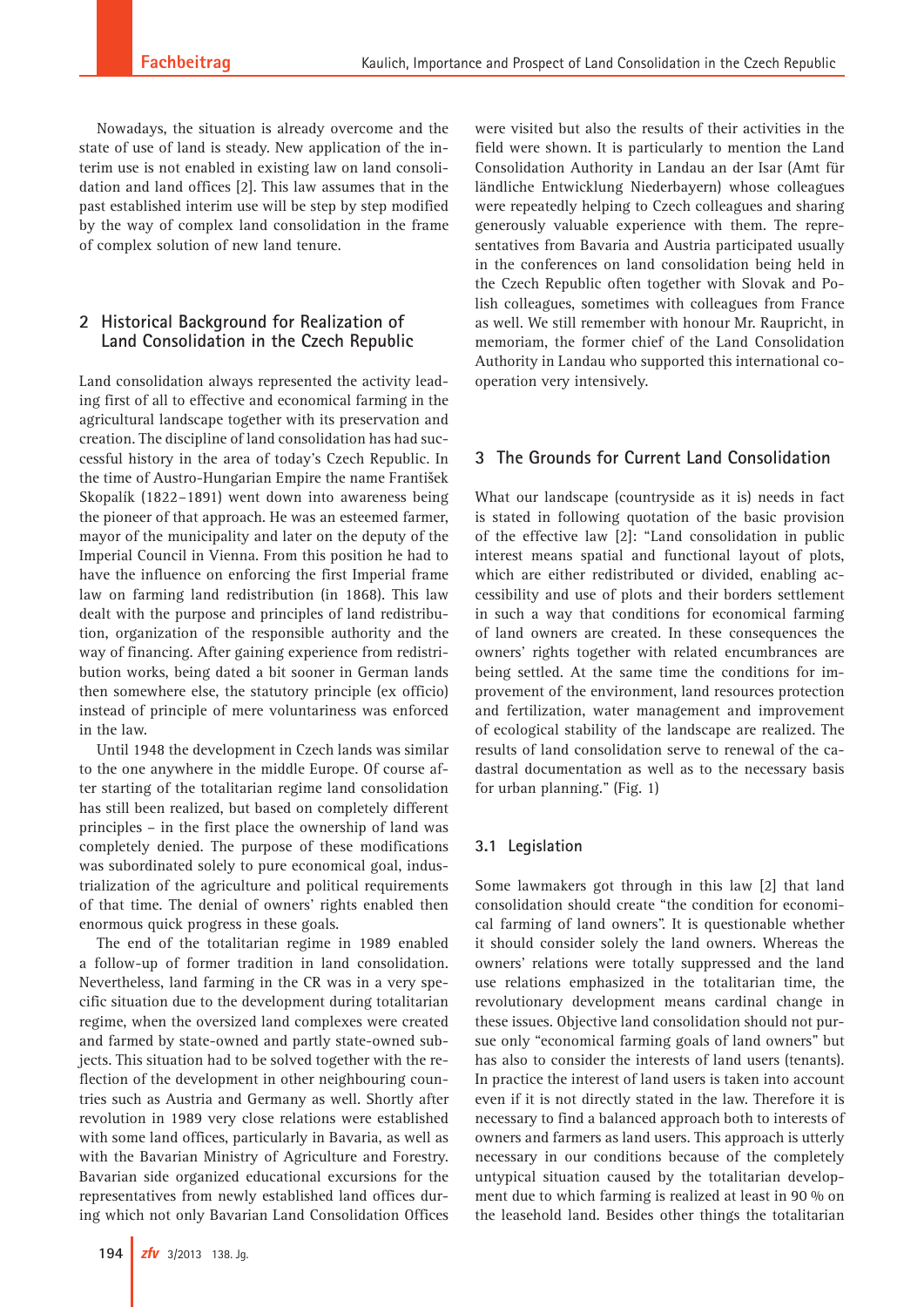

**Fig. 1: Map cut-out with plan of common facilities. Planned common facilities in red; HPC/VPC: main/side dirt road with water ditches; LBK: green vegetation areas and lines; PEO: anti-erosion measurement, balks, grass areas; violet line: border of the land consolidation project**

regime in the countryside has brought totally different relation to land for the new generation. One-time postrevolutionary catchwords and appeals of some politicians regarding the owners of land to take it over and begin farming again have only partly come true. Farming is a hard work and to eliminate it at least a bit it is necessary to farm on bigger economic complexes with use of modern equipment. It is to state that the totalitarian time has speeded up a progressive decline in number of small farming subjects which can hardly get on in the economic competition, a development, which could be observed in surrounding countries, too.

### **3.2 Rural Infrastructure**

According to the law the plots have to be accessible. The accessibility is regarded as necessary condition for the owners to be able to handle their plots on their own. It means that in case they are interested in farming they could farm themselves on the plots or leasehold them to anybody they want. The interest in own farming is not very crucial, there is often not any choice regarding the leaseholder, because the land is used by one or two farmers in the locality. Therefore it is to consider whether it is really economical to enable accessibility of all plots with regard to the reality of the Czech countryside. The realization of all accesses, i. e. roads, is very expensive. The land consolidation practice has to cope even with this legal request. After land consolidation the plots are de jure accessible (i. e. the plots for roads are marked out in the cadastre of real estate). The roads are nevertheless being built especially in locations where they are really necessary for existing use of plots. Likewise such roads are being built which have also another purpose than only making plots accessibly, as for instance to antierosive, water managerial or ecological reasons (Fig. 2 and 3). The plots prepared for roads are still used for



**Fig. 2: Newly built dirt road with water ditch and green vegetation planted along it**

farming nowadays. However, it is true that in case the owner of the plot likes to farm there, the access to it is prepared; it is only necessary to set out the boundary of the road plot. The fact is that the optimal solution of this specific situation has not been found yet. It can be estimated that some further amendment of the law would bring such a change according to which the participants of the procedure would be not only the land owners but also land users – as it is in some countries without totalitarian experience and with natural development.

## **3.3 Ecological Aspects**

The landscape balance with its universal functionality is crucial not only for long-lasting development of agriculture but also for life itself. It is necessary to ensure that the landscape as a whole can provide everything we have always took for granted. For the long time we have not realized the fragility of the landscape in case it is misused by the human being. Nevertheless, further development can hardly aimed at renewal of the landscape relations as we have known them from the history. Agricultural large-scale production supported by huge development of technical equipment not existing in the past is nowadays the fact that must be taken into account even in



**Fig. 3: Part of a new road with a water ford**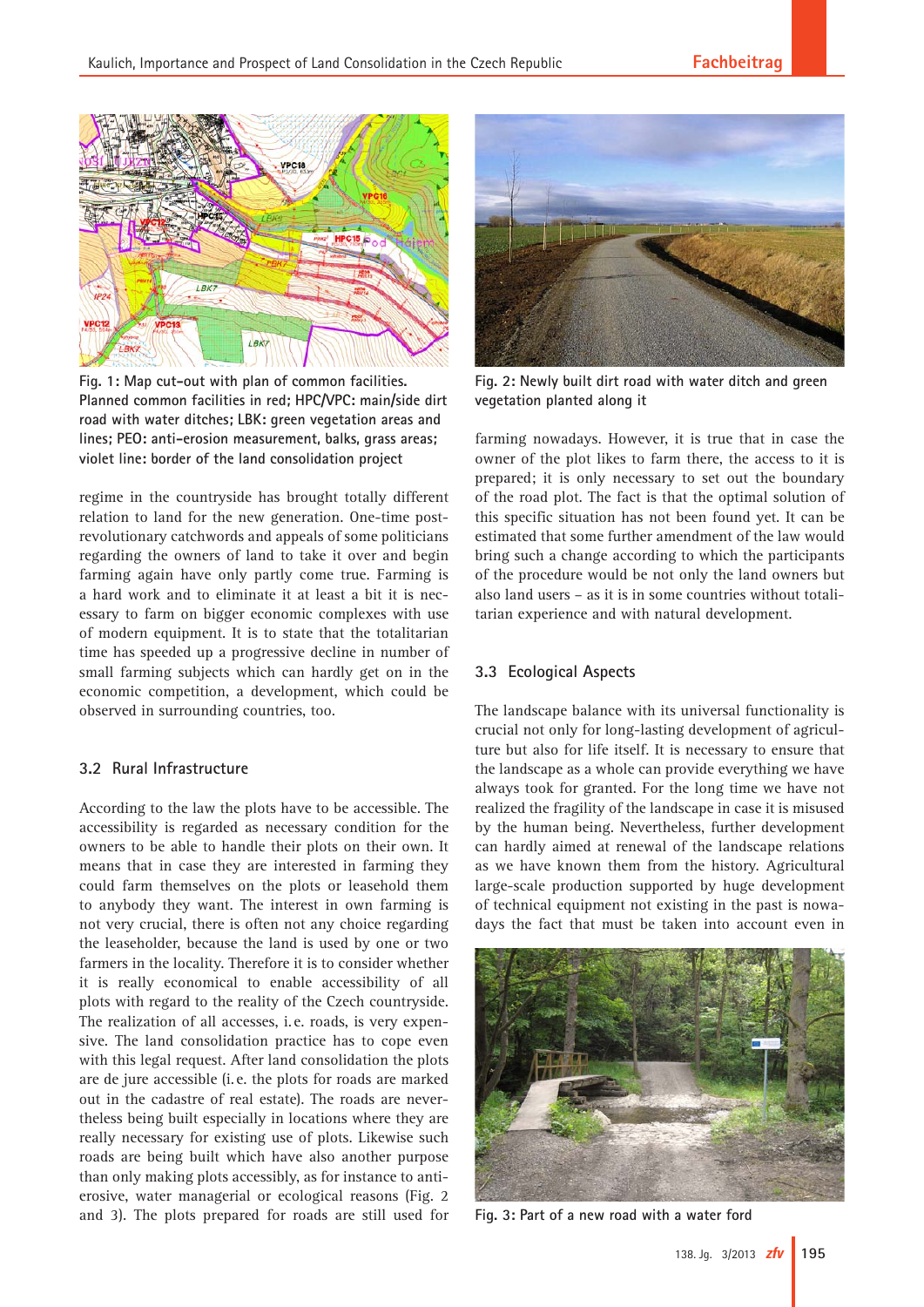the future. It seems that generally farming of huge and economically strong complexes will be crucial. However, it is necessary to state very carefully not only in which areas such an effective farming can be enabled but also under which conditions. Except for this, such areas will always exist where the huge farming technologies cannot be used under any circumstances. This was the big mistake of the farming in totalitarian regime, namely the fact, that these huge farming technologies were realized in totally unsuitable areas. However, it is necessary to take appropriate care for the landscape even in these for farming inefficient areas. Besides other things the state support for smaller and specifically farming subjects will always be necessary in sensitive landscape areas at least due to the ecological reasons. And these aspects must be reflected in the process of modern land consolidation.

#### **3.4 Administrative Issues**

In contrast to Germany or Austria where the administrative personnel together with experts are concentrated



**Fig. 4: Anti-erosion and flood-control measurement – water retention in the landscape**

directly into the land offices, the situation in the Czech Republic is quite different. Land offices organize the activities completely, which means that they create the plans for land consolidation initiation, ask for funding, lead administrative procedures, the administrative decision on land consolidation included, and submit public tenders on particular land consolidation projects. The professional activity (engineering) itself is fully in competence of commercial sphere included land surveying works. Current problem is the price for land consolidation works which is constantly decreasing on the job market. It seems to be positive but only partly; in consequence the quality of results is decreasing. Due to the lack of employees in land offices who are able to check the results, the situation is quite unsatisfying.

One of significant factors for land consolidation in the Czech Republic is the decrease of land from the state

ownership. It is the land being administered by the Land Resources Office of the CR based on the law [3]. After 1989 the state began largely privatize even the land being historically in state ownership. Such insufficient interconnection of the state interests regarding rapid privatization of land in state ownership on one hand and land consolidation processes on the other hand has been very problematic in the practice. To satisfy the needs for land necessarily being used for new technical and ecological facilities in the landscape at least 3 % of the total land area being the subject of land consolidation has to be for disposal (Fig. 4). According to the law the land in state ownership shall be *reserved* for technical provisions in the landscape. In case it is not enough, the land owned by municipalities is used and even if this is not sufficient the owners have to bring up the difference. And this fact is a very sensitive problem. The owners are often not willing to give their land for these general purposes and the successful land consolidation is hereby endangered. Recently the situation has partly improved by creation of the state land fund for strategic state interests, land consolidation included. Nevertheless, the amount of land in this fund is insufficient (in some regions a lack of state land already exists) and we can expect many problems in this area in the near future.

# **4 Actual State of Land Consolidation**

Actually there is a big need of implementation of land consolidation. The problems were established in the previous regime, when the technical-economic modifications of land have been realized solely according to needs of large state and semi-state users (unified agricultural cooperatives, state farms). The ambiguous land ownership and the situation in land tenure doesn't only complicate the farming activities very often but cause also a lot of problems regarding land issues in public interest. The interest in starting of land consolidation has been growing constantly not only from the side of individual owners but also from municipalities which cannot realize the necessary development without land consolidation. The demand on land consolidation is caused by the fact that areas with completed land consolidation process registered rapid improvement of the economic situation, and neighbouring cadastral districts and municipalities have noticed these positive impacts. They request land consolidation within their territory as well.

To be unbiased, it is necessary to state, that land consolidation has had also some opponents. Some big farming land users can be counted to them, who are basically satisfied with this dismal situation in the land tenure. They in fact do not pay any rent because the owner is unclear. From the point of view of these large farmers it can be seen that the land consolidation process brings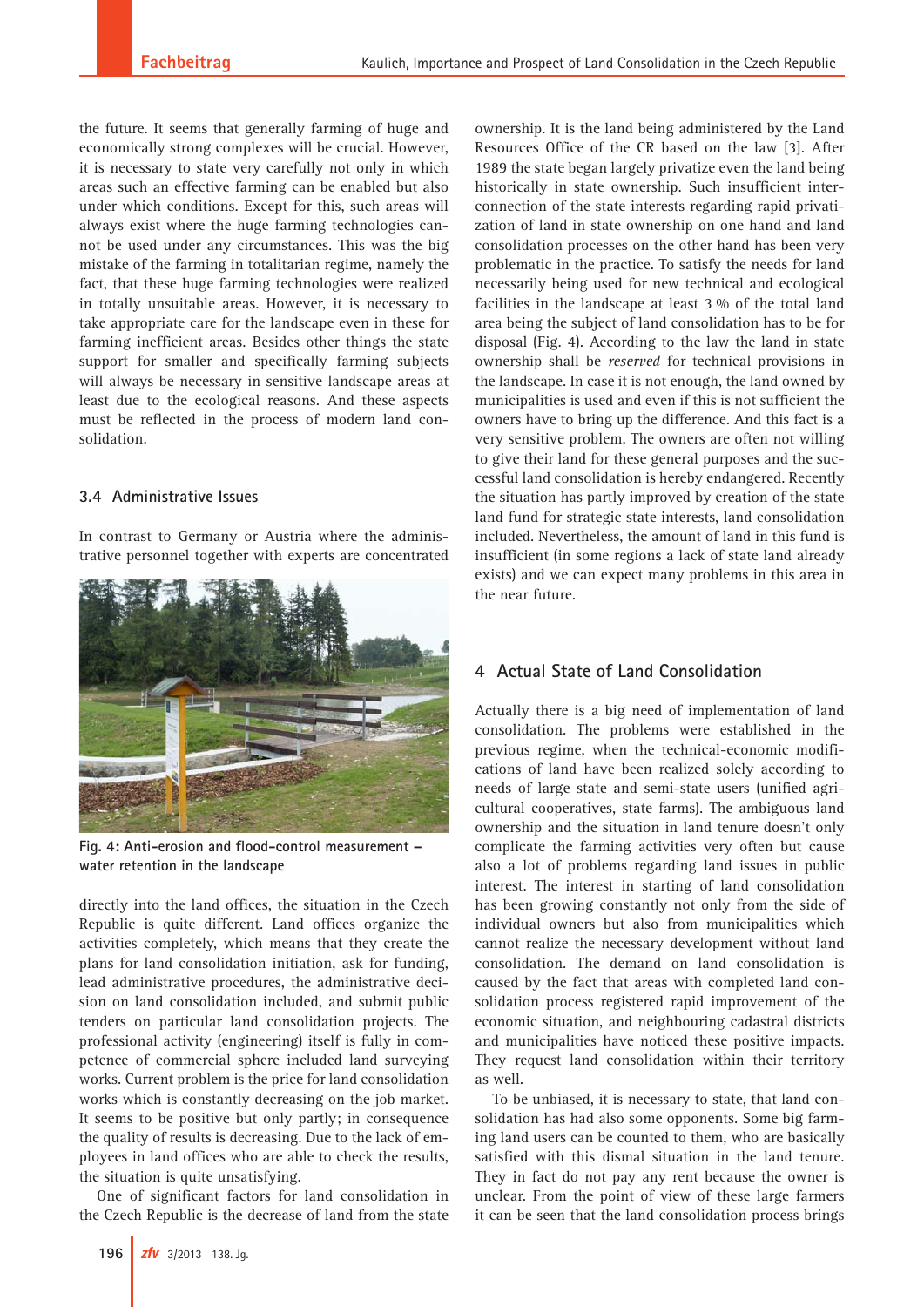specific complications to them. They have to make leasing agreements reflecting new and transparent land tenure, some owners want to negotiate (and finally are allowed to) with rival companies, former huge blocks of land for own farming are being divided into smaller ones by new ways and new green vegetation, new provisions are being realized in the landscape which are to be avoided, respected etc. These entrepreneurs claim that

land consolidation is too expensive and does not bring any results from the point of view of private farming. They feel to be endangered by land consolidation. These opinions are, however, partly connected with the conditions before revolution or soon after revolution together with pure economic interests aiming at simple exploitation of agricultural land. Land consolidation strives to improve the conditions for farming even for future farmers regardless of them being owners or only tenants. In general they are supporting sustainable development of agricultural landscape or rather the Czech countryside.

There are more than 13.000 cadastral districts of approximate area of 600 hectares per cadastral district. The

agricultural land covers 4,24 million hectares. Land consolidation is to be done in more than 85 % cadastral districts, only mountain and urban cadastral districts can be neglected. At present land consolidation has been realized or already completed on approximately 1,2 million hectares of agricultural land, which creates 28 % of the total area of agricultural land in the Czech Republic (Fig. 5).

It is necessary to mention that especially during the last time municipalities request land consolidation more often because of rearrangement of water management conditions. It is connected with climatic changes, carrying sudden and strong downfalls which endanger areas and properties, cause enormous erosion and floods. Land consolidation involves a lot of smaller water management provisions with the aim of improving water retention in the landscape and reducing its destructive drainage. Such smaller objects are balks, tiny water reservoirs, dry flood control reservoirs, multipurpose dirt roads with water moats, division of bigger blocks of land into smaller ones using green vegetation etc. It is true that one cadastral district being usually the area for land consolidation project cannot be subject for independent survey and solution of water management situation. Only in rare cases such a detailed study exists, dealing with water regime solution in the broader context; the solution for the suitable catchment area, like the land consolidation area, can only be based on such a necessary documentation. Water management administration has been enforced to create such detailed documentations.

Finally it is necessary to mention the relation between land consolidation and urban development. These two domains complement each other, but in our conditions they do unfortunately often compete, and the ideal cooperation has not been found yet. Whereas the urban plan of a municipality determines the land use of a specific area especially in the built-up area and only in general, in the land consolidation plan means specific solution just



**Fig. 5: Realization of land consolidation according to the number of cadastral districts (CD)**

for rural purposes. Problems occur, in particular, in such a situation, when urban planning solves in detail even the rural area, i. e. open farming landscape. In such situation land use has necessarily to be modified in cooperation with the owners in a process of land consolidation. The optimum procedure supposes parallel proceeding of both domains and a close cooperation in coordination of the ideas regarding the final appearance of the landscape. In some cases it has already been reached and the results are very good.

## **5 Land Surveying Works, Cadastre of Real Estate**

Activities in land consolidation are tightly connected with the activities in land surveying and cadastre. In fact half of the costs for preparation of land consolidation proposal are spent on the work of land surveying and cadastre. The result of rearrangement of land tenure and all technical and other provisions in the landscape is the new digital cadastral map and actual state of data on ownership, i.e. the file of descriptive information. Land surveying works are therefore based on legal regulations being in force in the branch of land surveying and cadastre and are verified and granted by the authorized land surveyor, i. e. the person having the authorization for the particular activity, issued by the Czech Office for Surveying, Mapping and Cadastre (Fig. 6).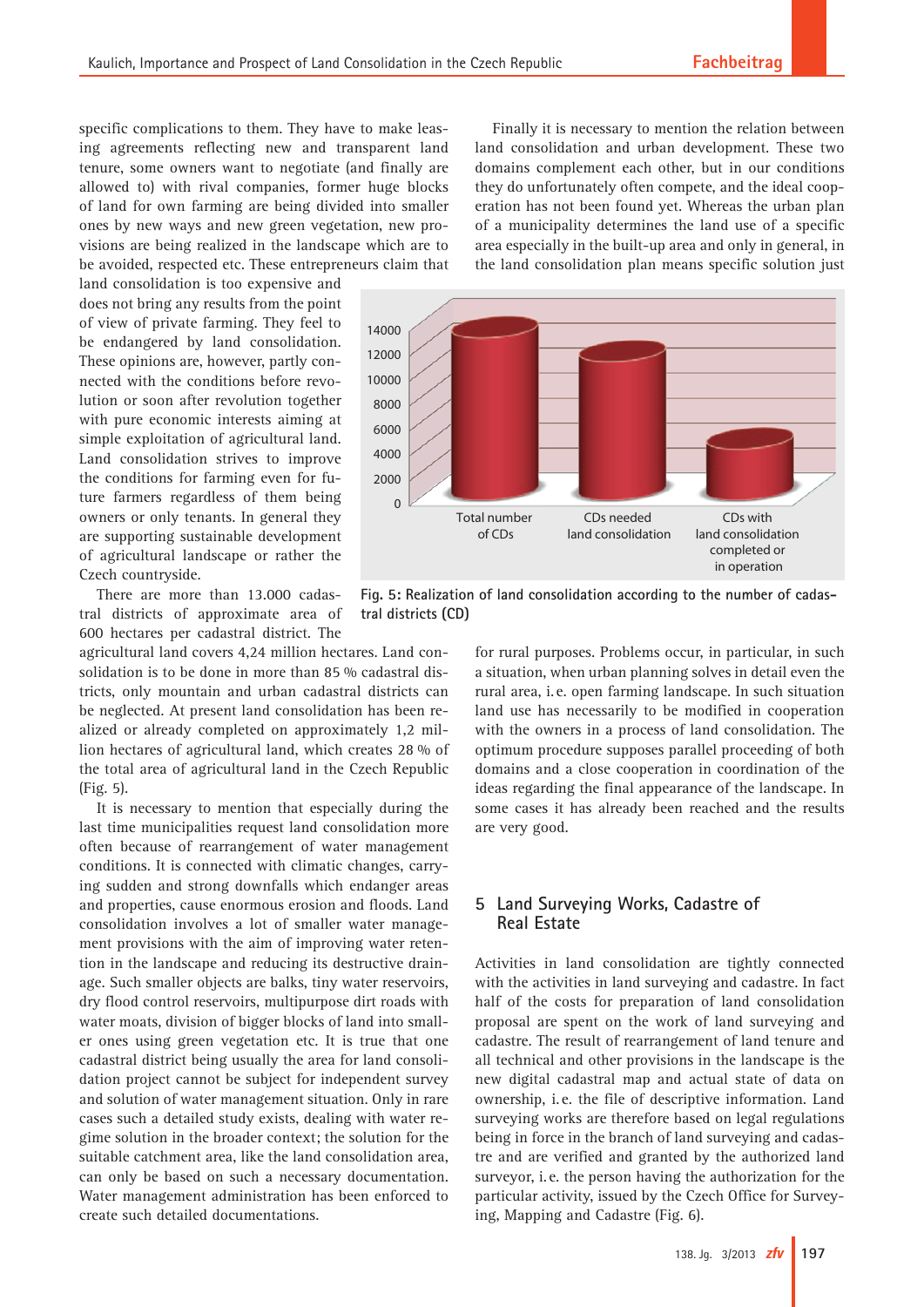

**Fig. 6: Owners' plots before and after the land consolidation (cadastral district Markvartice, south Moravia); highlighted cut-out see Fig. 7**

Current conception of land consolidation is the result of a long and complicated development between years 1994 and 2002, when a number of reasonable provisions have been implemented into the legal regulations not only in the branch of land surveying and cadastre but also in the area of land consolidation. At present land consolidation is one of the possibilities for renewal (updating) of the cadastre as stipulated in the relevant legal regulations [1],  $[2]$ ,  $[4]$ ,  $[5]$ ,  $[6]$ ,  $[7]$ . Of course, there is another possibility for renewal of the cadastre by the new mapping being, however, very expensive and therefore applied only ex-



**Fig. 7: Orthophoto completed with new digital cadastral map**

ceptionally. The last possibility for renewal of cadastre is revision of the file of geodetic information. In fact it is only transformation of the analogue map into the digital form generally (some exceptions exist) without any realization of new land surveying in the field. The deadline for completing of the digitization of the cadastre in the Czech Republic is the year 2017. The digitization is aimed solely at graphical documentation, because the descriptive files have already been digitized. Responsible institution for this is the Czech Office for Surveying, Mapping and Cadastre. Nowadays, land consolidation participate to a large extent in the renewal and digitization of the cadastre, results being of the highest quality very close to the ones of new mapping. Permanent coordination of the progress of digitization is going on between the Czech Office for Surveying, Mapping and Cadastre and the Ministry of Agriculture, being the supervisor authority of land offices (Fig. 7 and 8).

Land surveying works in the field start with a revision and completion of the horizontal geodetic control, being the geometric basis for detailed planimetric survey. Except for classical methods global navigation satellite systems such as NAVSTAR or GLONASS are being used to a larger extent nowadays. The surveyed subjects are not only those being elements of cadastral map but all elements necessary for the proposal of technical provisions in the landscape so as for the sets of new owners' plots. The elements in question are above-ground wiring, lines for accumulated water draining, small bridges, farming exits, entrances to buildings, solitary and groups of trees, balks etc. Precise boundary determination is crucial for the land consolidation process in the area in question, which means the area being changed in the cadastre for a new state. Built-up part of the municipalities is usually situated out of the interest area of land consolidation. These parts of municipalities are therefore surveyed by cadastral offices as soon as possible after completion of land consolidation. The effort is focused on covering as broad part of the territory as possible (included builtup and further areas being out of land consolidation frame) with the updated situation. The land consolidation



**Fig. 8: Scaled up detail from Fig. 7**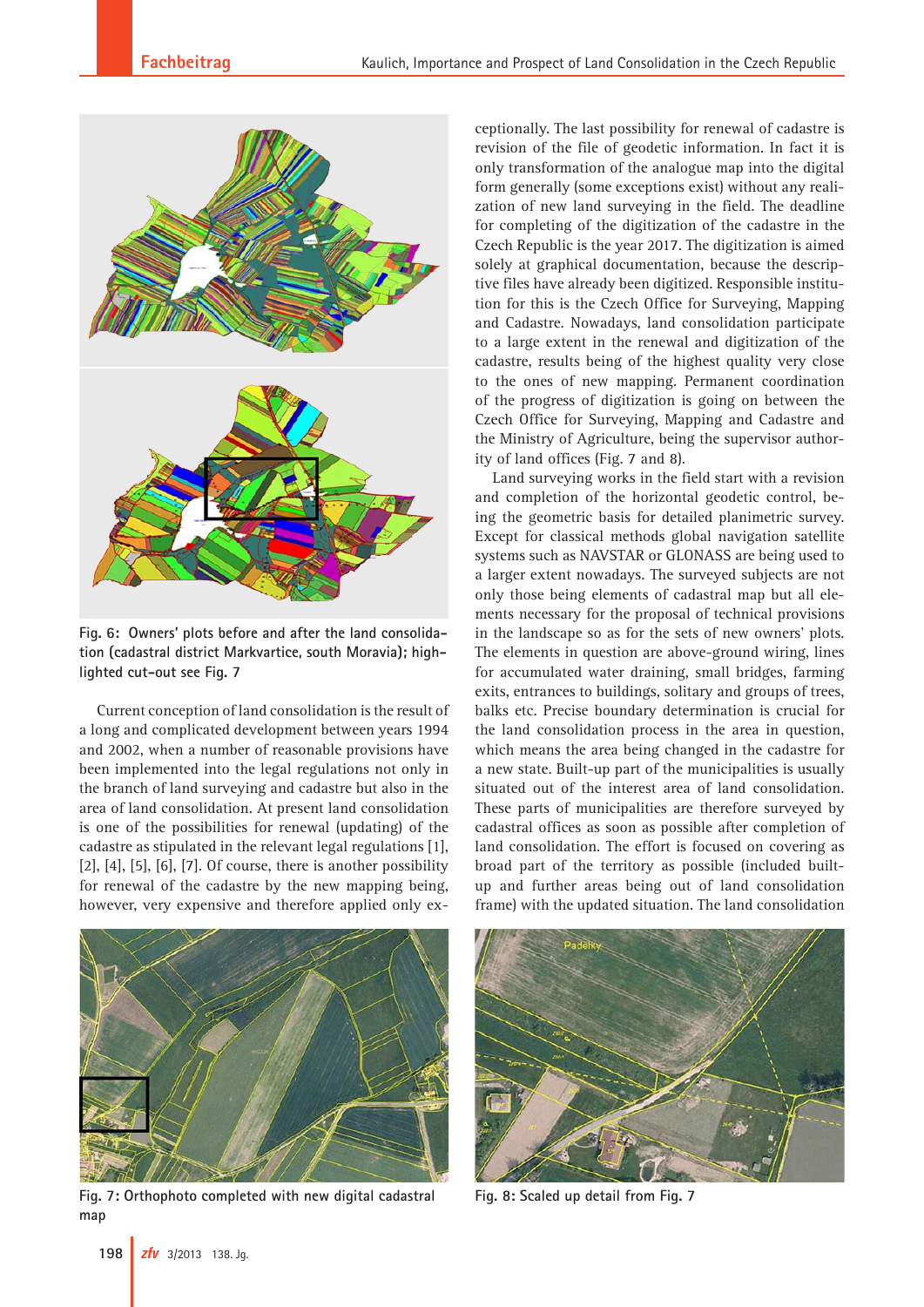boundaries are as much as possible copying the existing parcels. They are investigated in the field by the group of experts and newly surveyed. The boundaries of the district of land consolidation are marked in the field and stabilized by the mark stones. Land surveying works include not only the planimetry but also the altimetry, more detailed in places where the dirt road is set out, water basins, dry flood control reservoirs or balks are located etc.

The cadastre of real estate utilizes the results of land consolidation for creation of a new digital cadastral map and putting together updated file of all descriptive information. After completion of land consolidation the owners are entitled to ask for setting out new boundaries of all their plots, but as a rule only those proprietary boundaries are being set out which create the boundaries of the users' complexes as well. The possibility of setting out the boundaries using state costs (i. e. free of charge for owners in fact) remains for the owners even later after finishing the land consolidation, in case it has not been done in its frame yet.

#### **6 The Question of Financing and Capacity**

Since establishing of land offices in 1991 their activities have been financed solely from the state budget. Whereas in the beginning the means allocated from the state budget for establishing the land offices were enough (primarily costs on the process of restitutions), commencement of costly process of land consolidation significantly changed the situation; there is permanently a big lack of financial means. In accordance with legal regulations being in force in the Czech Republic, all costs of land consolidation must be covered by the state, nor municipalities, nor owners participating on it. This is based on such a perception stemming from the fact, that the state



caused this bad situation in the land ownership (even if it was the previous-totalitarian one) and so it is his turn to improve this situation by way of restitutions and land consolidation bearing the costs of it as well.

In 1998 the conception of land offices activities till 2010 was submitted to the government. The document prepared by the Ministry of Agriculture of the CR worked on the assumption, that the activities of land offices will be covered at least by approximately two billion Czech crowns (CZK), which means approximately 80 million Euros per year. However, the conception has not been fulfilled since the very beginning and the inputs from the state budget into this area have been constantly decreasing. It was hardly possible to keep the preparation of land consolidation projects in operation and so the realization of technical measures suffered from lack of means which significantly decreased credibility of the state regarding its effort for real improvement. The situation has not gone better until the possibility of utilization of European Union funding occurred. The CR has been enabled to use the European resources since 2002, namely SAPARD program being in operation already before the Czech Republic joined the EU (on 1st May 2004).

Recently the situation has changed rapidly. The total amount of financial means has even exceeded two billion CZK lately, refinanced by EU with a portion of approximately 1/3. The essential source is the Program of the Development of the Countryside EAFRD, in particular the provision I.1.4. "Land consolidation", being effective for the period 2009–2013. EU resources are focused especially on financing of technical and ecological measures in the field. The biggest investments have been made into the renewal of the dirt roads' network. Thanks to EU financial resources, the proportion of realized flood control, anti-erosion and eco-stabilization provisions has grown significantly after 2004. It is to confirm that utilization of EU financial resources regarding land con-

> solidation can be considered very successful (Fig. 9).

> Nevertheless, it is necessary to mention that the limitation for more progressive land consolidation procedures is accounted not only to financial means, but also to the capacity of land offices together with a limited number of experienced engineers.

**Fig. 9: Use of financial means on realization of technical provisions in the landscape and projects of land consolidation**